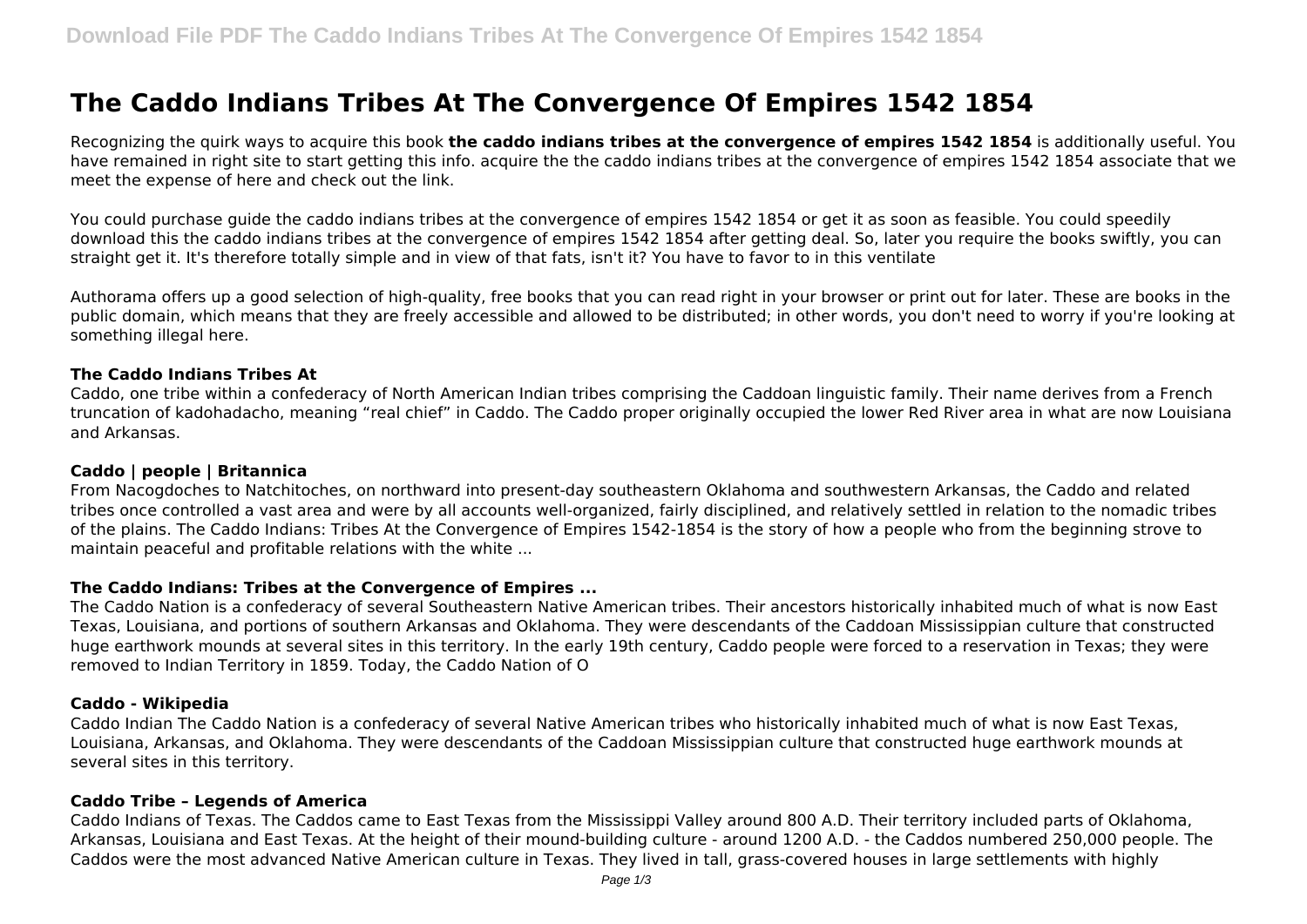structured social, religious and political systems.

# **Caddo Indians of Texas | Nacogdoches History & Culture**

The Caddo Indians: tribes at the convergence of empires, 1542-1854. Item Preview. No Favorite. share. flag. Flag this item for. Graphic Violence. Graphic Sexual Content. texts.

# **The Caddo Indians : tribes at the convergence of empires ...**

The Caddo were farmers who lived in East Texas. There were two main groups of the Caddo in Texas. One major Caddo tribe was the Kadohadacho. The Kadohadacho lived in large villages along the Red river near the present day Oklahoma - Arkansas border. The other was the Tejas or Hasinais Caddo who lived around present day Nacogdoches.

# **The Caddo Indians, Texas Indians**

Caddo Indians. Before the middle of the nineteenth century the term Caddo denoted only one of at least twenty-five distinct but closely affiliated groups centered around the Red River in Texas, Arkansas, Louisiana, and Oklahoma.

# **TSHA | Caddo Indians**

Caddo tribe locations in East Texas, southwest Arkansas, and northwestern Louisiana, 1687.

# **Early Caddo History - El Camino Real de los Tejas National ...**

The Caddoan tribes seem to have had strong cultural affiliations. In fact, some anthropologists have considered them part of three vast intertribal confederacies (Swanton 1942; Hodge 1907). In eastern Texas another group, led by the Hasinai, consisted of the Ais, Anadarko, Hainai, Hasinai, Nabiti, Nacogdoches, and Nabedache.

# **The Caddo Indians of Louisiana**

F. Todd Smith chronicles all three of the Caddo confederacies - Kadohadacho, Hasinai, and Natchitoches - as they consolidated into a single tribe to face the waves of soldiers, traders, and...

# **The Caddo Indians: Tribes at the Convergence of Empires ...**

The Caddo lived in several tribal groups in southwest Arkansas and nearby areas of Texas, Louisiana, and Oklahoma from A.D. 1000 to about A.D. 1800.

# **The Caddo Indians - University of Arkansas**

Caddo Nation. PO Box 487. Binger, OK 73009. Fax - (405)656-0961. Email - covidrelief@mycaddonation.com Caddo Nation Division of Housing. 21 Halfmoon Circle. Gracemont, OK 73042. Fax - (405)656-0961

# **Caddo Nation**

Where do the Caddo Indians live? The Caddos are original residents of the southern Plains, particularly Texas, Oklahoma, Arkansas and Louisiana. Most Caddo people today live in Oklahoma. How is the Caddo Indian nation organized?

# **Facts for Kids: Caddo Indians (Caddos)**